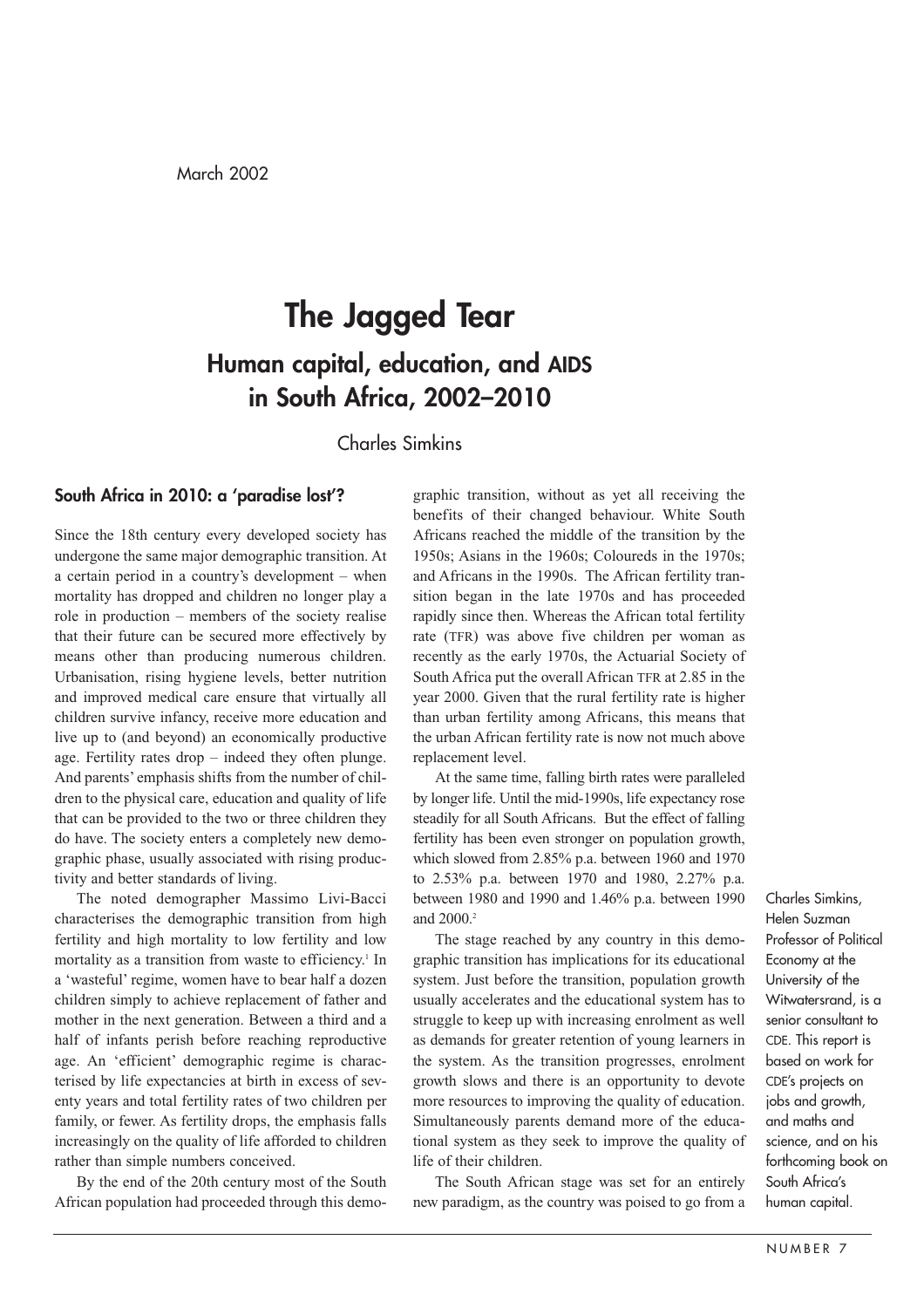situation of 'waste' to one of 'efficiency', in demographic terms. Indeed, in quantitative terms, South Africa has made a very large investment in education and training in the last forty years, thus achieving an increase in aggregate human capital for the nation. Between 1960 and 1996, embedded human capital in South Africa, measured in completed school years, rose from 48 million to 230 million – an average sustained annual increase of 4.45%. However, the quality of what was delivered was often low. The future could be expected to see smaller increases in quantity and greater increases in quality, as is appropriate for the late stages of the demographic transition.

#### **AIDS – destroyer of human capital**

In the 1990s, AIDS in South Africa began to make a quite separate and different impact on human capital. On a superficial reading, AIDS mortality might be assumed to accelerate the demographic transition described above, by further reducing overall population growth, albeit in a horrible and very traumatic way. Indeed, simple percentages of growth in population could seem to support this profile. Annual population growth dropped from 2.85% in the 1960s, to 2.53% in the 1970s, to 2.27% in the 1980s, to 1.46% in the 1990s and to a projected 0.46% in the period 2000 to 2010. The total South African population is expected to begin to decline in absolute terms from 2007 onwards. Such dramatic reductions in population growth could have had beneficial outcomes in terms of improved quality of life for the smaller population – if achieved through falling fertility rather than rising mortality.

But, in reality, the very specific pattern of AIDS mortality will have a sharply negative effect on human capital. Infant and child mortality is already rising, as a result of mother-to-child transmission of AIDS. Children who survive will not become sexually active for at least 12 years and then, if they do contract the virus, could survive for a further  $8 - 10$ years. Accordingly the next peak of deaths will be people older than 20 and younger than 40. This is

precisely the group in which investments to develop human capital will already have been made and these investments will be lost before any real benefit is realised for the society.

AIDS will reduce human capital in two important ways:

- The personal and economic returns from years of investment in schooling and higher education are cut off before any returns have accrued to the individual, family or society.
- Mortality among parents weakens families, a critical resource for acquisition of human capital by children. Children will lose material support as well as emotional help and the motivation they might have received from their parents while at school.

AIDS will have an additional negative impact on human capital formation through broader social and economic mechanisms, particularly if the government's strategy to deal with it remains sub-optimal. Foreign investors and commentators display increasing anxiety about this aspect. The Economist's *The world in 2002* contains the following note on South Africa:

**To watch:** HIV/AIDS. There is a growing concern about the epidemic in South Africa. Owing to the paucity of data, it is difficult to know how badly the economy will be affected. Government efforts to fight back will be only slightly better in 2002.<sup>3</sup>

And we can anticipate serious social effects of increasing infection and mortality rates. There will be increased pressure on the government by growing groups of desperate people. This will be accompanied by diffused social pathology as people lose prudential and moral restraint in the face of impending death, or succumb to the dementia which sometimes forms part of full-blown AIDS. The greatest number of South African AIDS sufferers will not die quietly in villages, as was the case in other parts of Africa. Urban suffering and despair will be a very visible political pressure.

South Africa thus stares at a paradoxical human capital future. Demographic transition trends were

#### **AIDS: demographic waste and human tragedy**

AIDS mortality is demographic waste with a vengeance, and will take a heavy toll on South Africa's human capital. Infant and child mortality will rise, though this can be alleviated if measures are taken to prevent infection during birth and then re-infection after that. However, most heavily hit will be young adults, especially young Africans. By 2010, the probability of dying within a year

will have risen sharply for this entire group aged over 20. At age 30 this chance will exceed 6% for African men and women. Elevated mortality continues to age 60 for women and 70 for men. By 2010, African life expectancy at birth is projected to drop to 38 years for men and 39 for women, down by more than 20 years from their 1995 levels.

The views expressed in this report are not necessarily those of CDE.

**Until the mid-1990s, life expectancy rose steadily for all South Africans**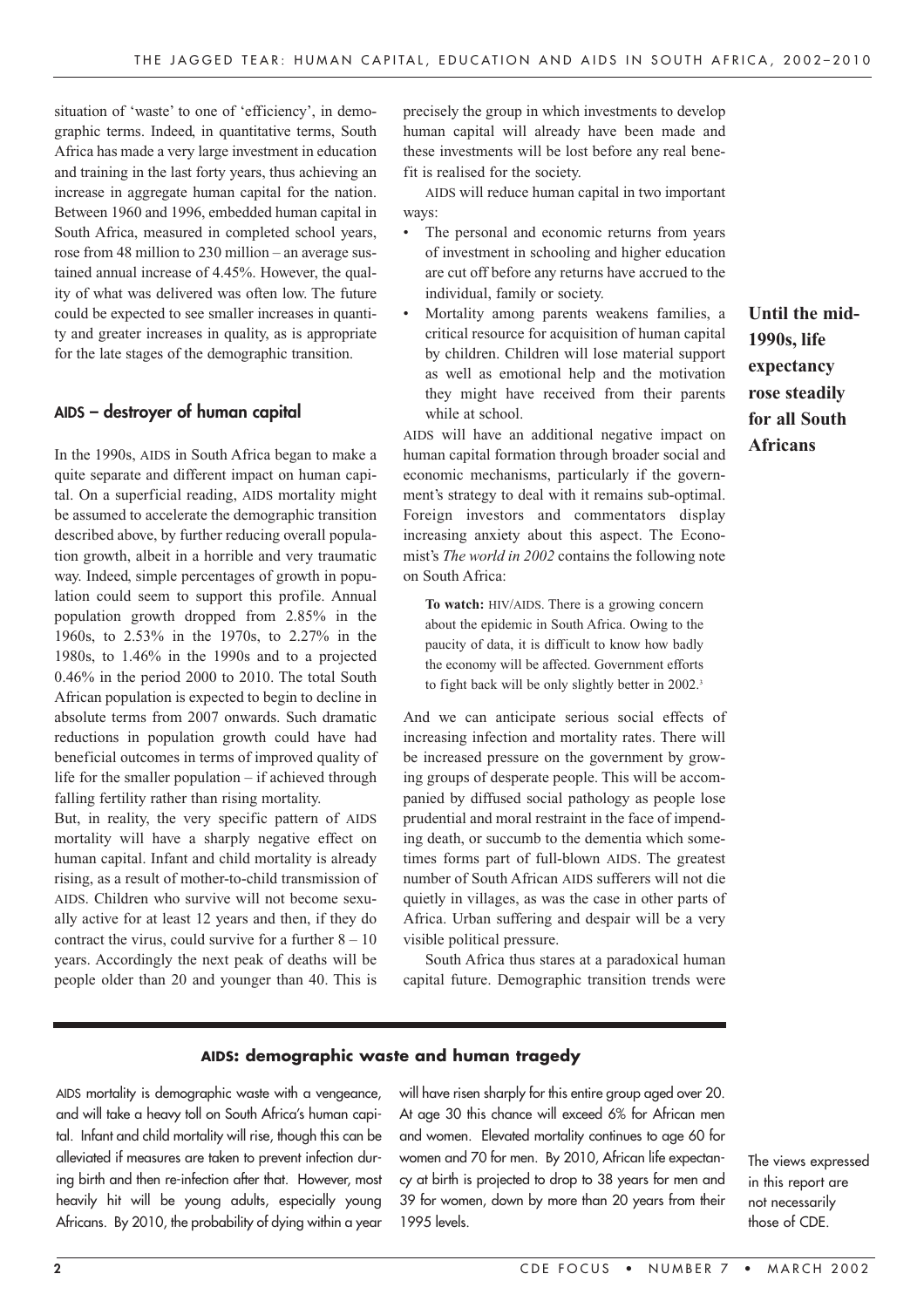poised to deliver to the country the transition from waste to efficiency that has preceded rapid economic growth phases in all developed countries. By the mid-1990s a shift to a substantial rise in human capital per individual was in sight, with all the associated developmental benefits.

Across this has come the jagged tear of AIDS mortality. It has the potential to reverse the positive human capital developments of the four decades since 1960. This article assesses the balance between progress and setback to 2010. Much can be done to manage the situation and specific measures are identified to minimise the adverse effects of AIDS on human capital development.

#### **Impact of the demographic paradox on the education system**

#### School enrolments

Falling fertility has already had an effect on school enrolments. Total school enrolment growth actually exceeded population growth between 1980 and 1995 because school retention increased over that period. In fact, the average years of education completed by successive birth cohorts increased steadily among all population groups throughout the twentieth century. Whites born in 1885 completed about seven and a half years of education on average; all other population groups completed fewer than two. Of those born in 1970, Whites and Asians achieved nearly twelve years of education and Coloureds and Africans just over nine. Neither the imposition of apartheid nor the unrest of the 1976- 1994 period arrested this increase.<sup>4</sup>

The average annual rate of increase in school enrolments between 1980 and 1985 was 3.63%. Between 1985 and 1990 it was 3.78% p.a. and between 1990 and 1995 it was 4.21% p.a. However, between 1995 and 2000, the overall rate collapsed to just 0.05% p.a. Primary enrolments dropped by 0.74% p.a., but secondary enrolments rose by 1.74% p.a. The drop in overall enrolments over this period can be attributed to falling fertility rates and to rising infant mortality, a result of AIDS. 5

It is projected that school enrolments will decline in the period 2000–10. In 2000, there were 11 827 000 pupils in school (including Grade 0). In 2005, enrolments are projected at 11 624 000 and in 2010 they are projected at 11 366 000. This is a result of two factors:

- low fertility, and
- relatively little room for improvement in school retention. In 2000, 91% of learners who had been in Grade 9 in 1999 proceeded to Grade 10;

86% of Grade 10 learners proceeded to Grade 11; and 70% of Grade 11 learners proceeded to Grade 12. The projected figures for 2010 are 95%, 92% and 83%. In other words, by 2010 virtually every secondary school learner will be completing grade 12.

The main impact of AIDS on school enrolments is by way of increased infant mortality, reducing the number of children entering school at ages six or seven. Because of the sexual transmission of AIDS, few learners entering school without being infected will actually die of AIDS while at school, except for some over-age learners in Grades 10 to 12. However, a substantial number of secondary school pupils – perhaps of the order of half a million – will be HIV positive and likely to die before the age of 30, having received 12 or more years of expensive education.

Senior Certificate results

The number of full-time Senior Certificate passes dropped marginally from 283 742 in 1995 to 277 206 in 2001 (-2.3%). However, the number of passes with endorsement for university entrance dropped from 78 821 to 67 707 (-14%). The number of candidates presenting themselves for the examination is expected to fluctuate between 450 000 and 550 000 between 2001 and 2010.<sup>6</sup> Improved candidacy and pass rates are assumed to sustain an increase in Senior Certificate passes. **Figure 1** sets out the projected number of Grade 12 enrolments, candidates and passes from 2000 to 2010.

There is at present a large gap between the achievement of African first language Senior Certificate candidates and English and Afrikaans first language candidates. In 2000, the average aggregate mark for the African first language group was 727;



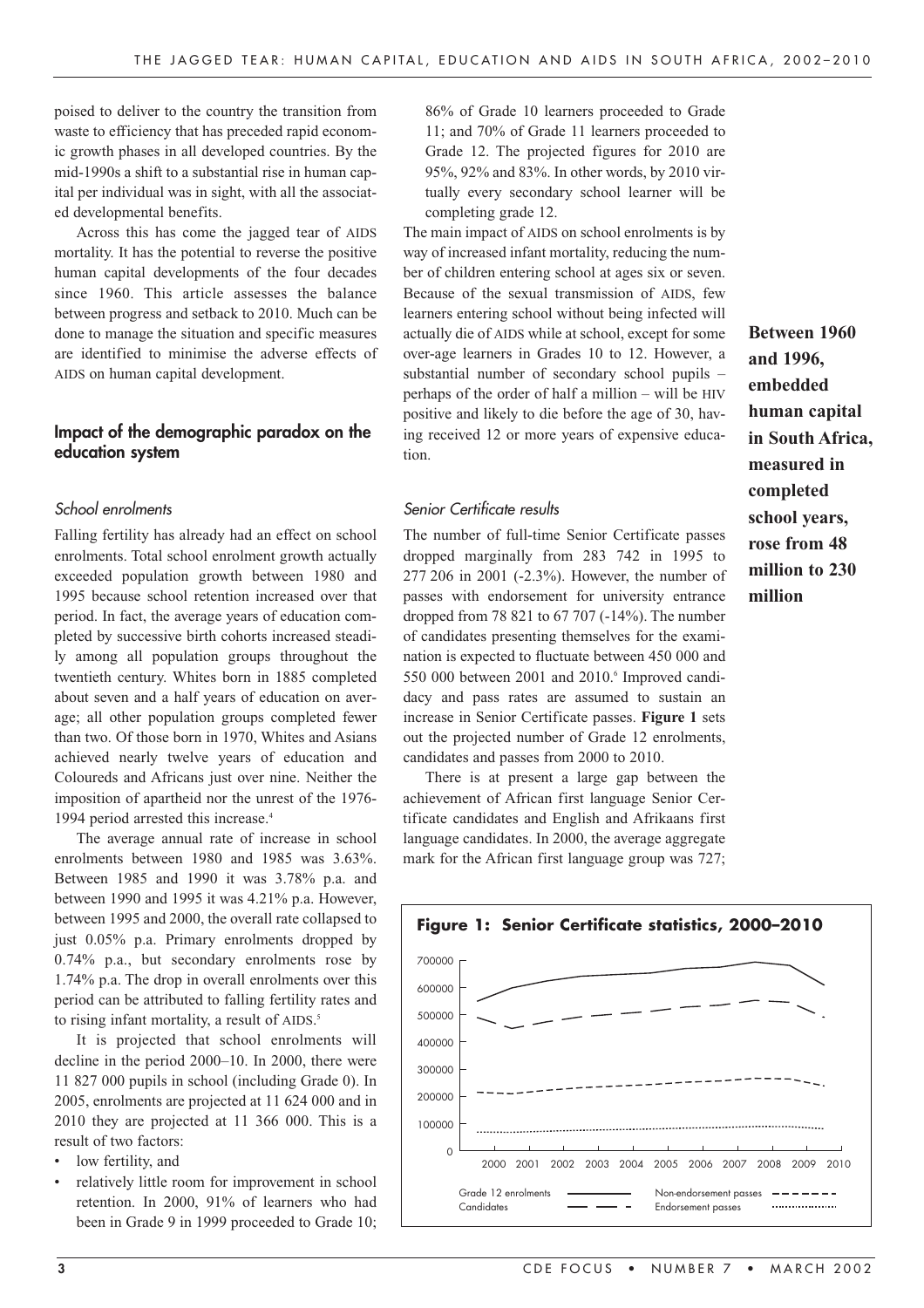for the others it was  $1022$ .<sup>7</sup> The minimum aggregate mark required for a Senior Certificate is 710 and for an endorsement 940.

The necessary condition for a sustained increase in the Senior Certificate pass and endorsement rates is substantial improvement in achievement in predominantly African schools. This is by far the single most important goal facing the educational system during the next decade.

#### Higher education

Because of the drop in Senior Certificate passes with endorsement, university undergraduate enrolments dropped from 308 118 in 1995 to 256 892 in 2000. They are projected to reach 285 266 in 2010, which is just 92% of the figure 15 years earlier. These projections are premised on a slow rise in the proportion of Senior Certificate candidates passing at the endorsement level (from 15.1% in 2000 to 16.4% in 2010).

Postgraduate enrolments fell from 70 315 in 1995 to 61 911 in 2000 but are projected to rise to 71 602 in 2010, mostly because projections assume a slow rise in the overall ratio of postgraduate to undergraduate students (from 24.0% in 2000 to  $25.1\%$  in 2010).<sup>8</sup>

The number of first degrees granted is projected to rise from 32 647 in 2000 to 36 921 in 2010, allowing for a modest increase in efficiency within the higher education system. To achieve this, universities will have to pay more attention to why students in good academic standing drop out before completing their qualifications and must take steps to reduce this drop out rate. Retaining students able to proceed will become even more important as AIDS mortality rises among undergraduates. The number of higher degrees (Master's and doctorates) is projected to rise from 4 631 in 2000 to 6 285 in 2010, reflecting a policy of encouraging more postgraduate study and more rapid completion of higher degrees.

Levels of enrolment and qualification at technikons are harder to project. Technikons have not existed for as long as universities and in the mid-1990s they introduced a dual structure of diplomas and degrees, the full consequences of which still have to work themselves out. Technikon pre-diplomate enrolments rose from 164 580 in 1995 to 181 905 in 2000 and are projected to rise to 200 079 in 2010. Technikon undergraduate enrolments rose from 3 633 in 1995 to 15 850 in 2000 and are projected to rise to 20 594 in 2010. Post-diplomate enrolments shrank from 9 718 in 1995 to 3 916 in 2000 and are projected to shrink further to 3 296 by

2010. The emphasis is being placed instead on postgraduate enrolments which rose from 132 in 1995 to 1 125 in 2000, and are projected to rise to 1 668 in 2010. Some technikons aspire to change their status to technological universities within the next decade. The number of first diplomas and degrees awarded by technikons rose from 13 836 in 1995 to 20 960 in 2000 and is projected to rise to 24 496 in 2010.

**Figure 2** displays real and projected university undergraduate and technikon undergraduate and pre-diplomate enrolments between 2000 and 2010. **Figure 3** displays real and projected first qualifications from universities and technikons (excluding post-graduate degrees).

It is more difficult to predict the composition of university and technikon output by field of study, but it should be noted that the National Plan for Higher Education has announced the intention to use planning and financial incentives to shift the balance of enrolments in universities and technikons between the (a) humanities, (b) business and

**Young people are becoming a scarcer resource in South Africa**



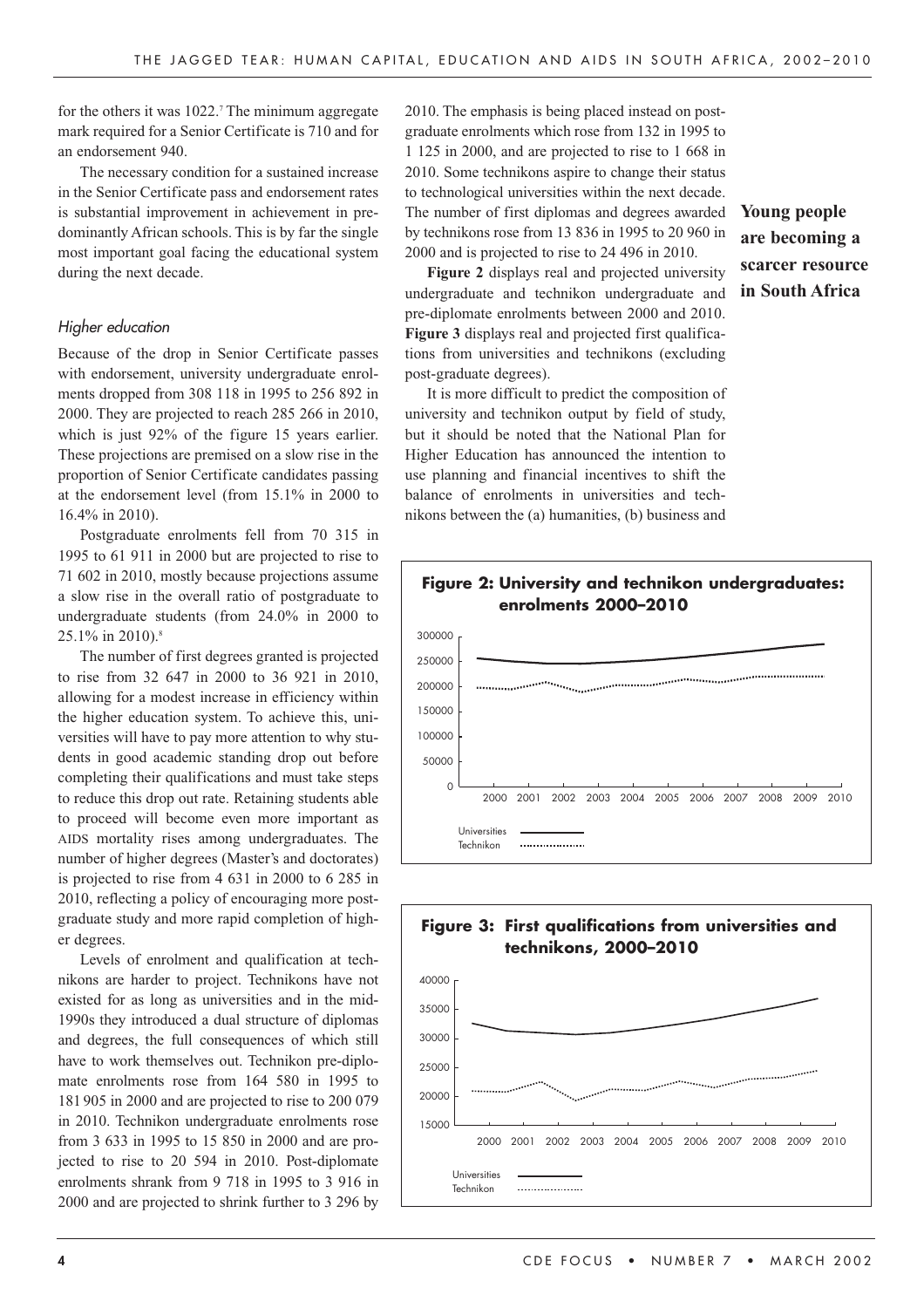commerce and (c) science, engineering and technology from 49%:26%:25% to 40%:30%:30% within five to ten years.<sup>9</sup>

#### **South Africa's pool of university graduates**

As we have seen, massive increases in mortality rates among young adults are projected for the 2000–10 period, as a result of AIDS. Nevertheless, the stock of university graduates in the 15-64 age range is projected to rise from 466 792 in 1996 to 577 680 in 2000, 678 085 in 2005 and 747 128 in 2010. However, the **rate** of increase will decline from 6.4% between 1996 and 1997 to 4.2% between 2000 and 2001, 2.3% between 2004 and 2005 and 1.7% between 2009 and 2010. This slowing will have a negative impact on the country's capacity to sustain economic growth.

The share of Africans in the pool of university graduates is projected to rise from 23.9% in 1996 to 33.1% in 2010, the share of Coloureds from 4.9% to 5.3%, the share of Asians from 6.0% to 6.5%, while the share of Whites is projected to drop from 65.2% to 55.1%.<sup>10</sup>

The average age of graduates in the 15-64 range was 36.9 years in 1996 and 36.8 years in 2000. It is expected to rise to 38.4 years in 2010.

The 1999 October Household Survey yields an estimate of 4.7% unemployment among university graduates in the 15-64 age range on the strict definition (which includes the requirement that the respondent must have been actively looking for work) and 6.6% on the expanded definition. This compares with a strict rate of 25.8% and an expanded rate of 39.4% among people with (at most) a Senior Certificate or equivalent. In a skills-short country this pattern is not surprising. Nonetheless, if economic performance is poor in the coming decade, rates of graduate unemployment may rise.

The possible impact of migration on the stock of university graduates can only be sketched in broad outline, given the lack of relevant data and uncertainty about the evolution of policy in this field as well as broader political developments. Built into the demographic projection is net emigration of 12 000 per year among minorities between 2000 and 2010. The proportion of graduates among emigrants is assumed to be the same as for the minority population as a whole. This is not a particularly valid assumption, since people who move from one country to another are likely to be better educated than the general population of the country of origin. Suppose instead that the proportion of graduates among emigrants is double that of the population which remains. The

increase in graduates lost would be approximately 3 600 between 2000 and 2010, reducing the stock in 2010 by 4.8%. If net emigration doubles as well, the stock in 2010 would be reduced by 9.6%. On the other hand, if South Africa takes steps to increase immigration of skilled people, the loss could be offset or even reversed. However, trends in this area are mixed, as several CDE publications have pointed out.11 Losses of human capital from AIDS may well be increased by losses to emigration.

Little is known in the South African context about how the incidence of HIV infection and AIDS mortality varies with levels of education of the population. However, international research allows us to say that the better educated are likely to be better informed about HIV transmission and how to reduce the risk of infection. They are also likely to be better nourished and more able to afford medical care, both factors which lengthen the period between infection and death. However, specific factors cut across these general patterns. For instance, it is known that AIDS in Africa has spread along longdistance truck routes so truck drivers are at particular risk. And some high-income individuals use their incomes to finance a diverse set of sexual relationships, thereby increasing their risk of mortality. It is possible that the teacher corps is in this position. This is particularly worrying because teachers are a vital – perhaps **the** vital – component in improving human capital.

## **Human capital projections: missing information**

Two other elements in a complete set of human capital projections cannot be supplied for lack of information, but the available data are given in the boxes mentioned below. The first missing projection is of people holding post-matriculation certificates and diplomas, apart from those issued by technikons. (See Box: **Missing information: certificates and diplomas at the higher education level.**) This group is clearly a very important component of the human capital of the country and needs to be more specifically studied and targeted by government and the private sector.

The second missing item is a projection of the number of people who have received post-school training. (See Box: **Missing information: training.**) The training system has undergone fundamental restructuring in the late 1990s and Sectoral Education and Training Authorities have been established across all sectors of employment, financed from a 1% levy on the wage bill. Firms

**The greatest number of South African AIDS sufferers will not die quietly in villages ... urban suffering and despair will be a very visible political pressure**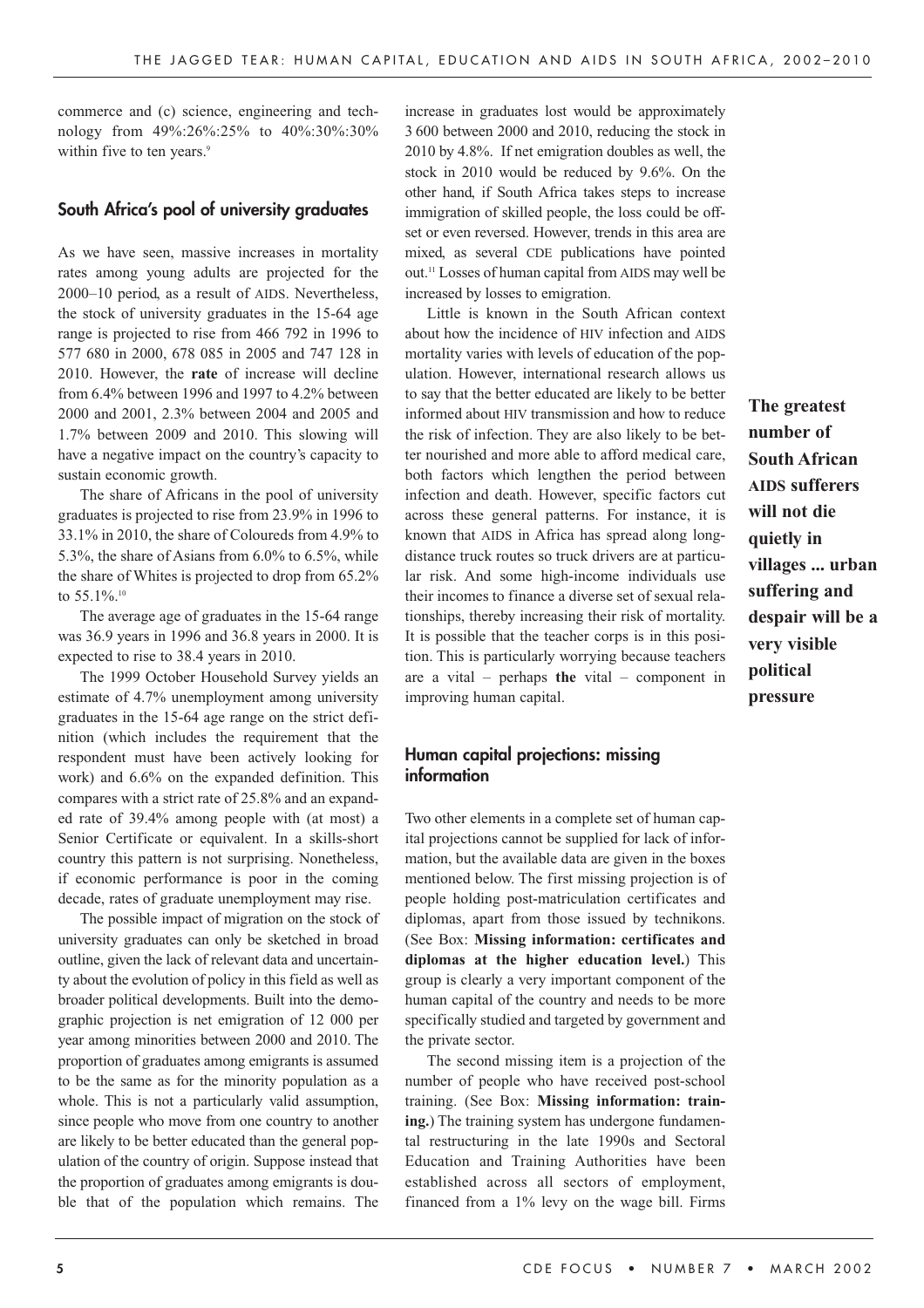offering accredited training courses will be able to claim support from the levy income. While ambitious targets have been set for the new system, it is too early to assess its achievements.

#### **Integration of education and training**

South Africa's education and training system continues to bear the stamp of its heterogeneous origins. The Ministers of Education and Labour have announced a human resource development strategy (HRDS) with five strategic objectives: improving the foundations for human development, improving the supply of skills, increasing employer participation in lifelong learning, supporting employment growth through innovation and research and ensuring that the four strategic objectives are linked. With the help of the Human Sciences Research Council, they intend to monitor 22 indicators of integration.

The attainment of complementarities between different government policies through the HRDS is expected to create a virtuous circle of increased economic growth and employment, an improved standard of living for all, broadened participation in the labour market and a more educated and trained citizenry. <sup>13</sup> However, in all of this, it will be important not to let the best be the enemy of the good. The first priority must be to improve the functioning of education and training institutions themselves and elaborate labour market analysis should not be allowed to get in the way of these fundamental goals.

#### **Improvements in the education system**

From the perspective of human capital development, a systematic approach to school quality improvement requires:

- A programme of measurement and analysis to relate learner performance to conditions at home, in school and in the community. Publishing lists of schools by performance in matric is an important exercise in transparency. But it is not always fair. It is unrealistic to expect uniform performance in schools when the distribution of parental education levels, household income, school conditions and community resources are all unequal. Instead, what needs to be established is expected learner performance given the levels of all these background variables. This will then serve as a benchmark against which actual learner performance can be evaluated. A start has already been made on analysis of this sort,<sup>14</sup> but a larger effort needs to be made within the public education system itself. In other words, interventions are required to be more focused and specific, even down to the individual school level. This will lead to:
- A focused programme of intervention in schools that are performing below the benchmarked levels, rather than wholesale changes in the system. In mild cases of underperformance, it could be appropriate simply to identify shortcomings and give advice on how to overcome them. Where underperformance is more marked, a programme of supervision of the school by the district educational authority could be instituted. However, severe and sustained underperformance could result in school reconstitution: dismissal of the principal and teachers and employment of new staff. Some provinces have made efforts in this direction, with considerable success, but they need to be strengthened and made more coherent.
- A more differentiated approach to expected achievement, particularly in mathematics. The Quality Learning Project administered grade-

# **There are grounds for concern about the supply of teachers in the years to 2010 – 30 000 extra new teachers need to be trained each year**

#### **Missing information: certificates and diplomas at the higher education level**

Information on people holding post-matriculation certificates and diplomas, apart from those issued by technikons, is important for a complete set of human capital projections. Such certificates and diplomas are issued by a number of public sector colleges (technical colleges, teacher training colleges, nursing colleges, agricultural colleges and police colleges) and private colleges. Data on the production of these qualifications are missing for much of the public sector and for the entire private sector. No adequate framework exists at present for the collection of this data. The National Qualifications Framework

should fulfill the function when it is more fully developed and if its qualifications awarded registration system works adequately. An estimate of the production of postmatriculation certificates and diplomas can be made once the results of the 2001 census are available, by comparing them with the results of the 1996 census. Among people between the ages of 15 and 64, the 1996 census found 189 270 people with a post-matriculation certificate and 614 532 people with a post-matriculation diploma. These would include people with certificates and diplomas from universities and technikons.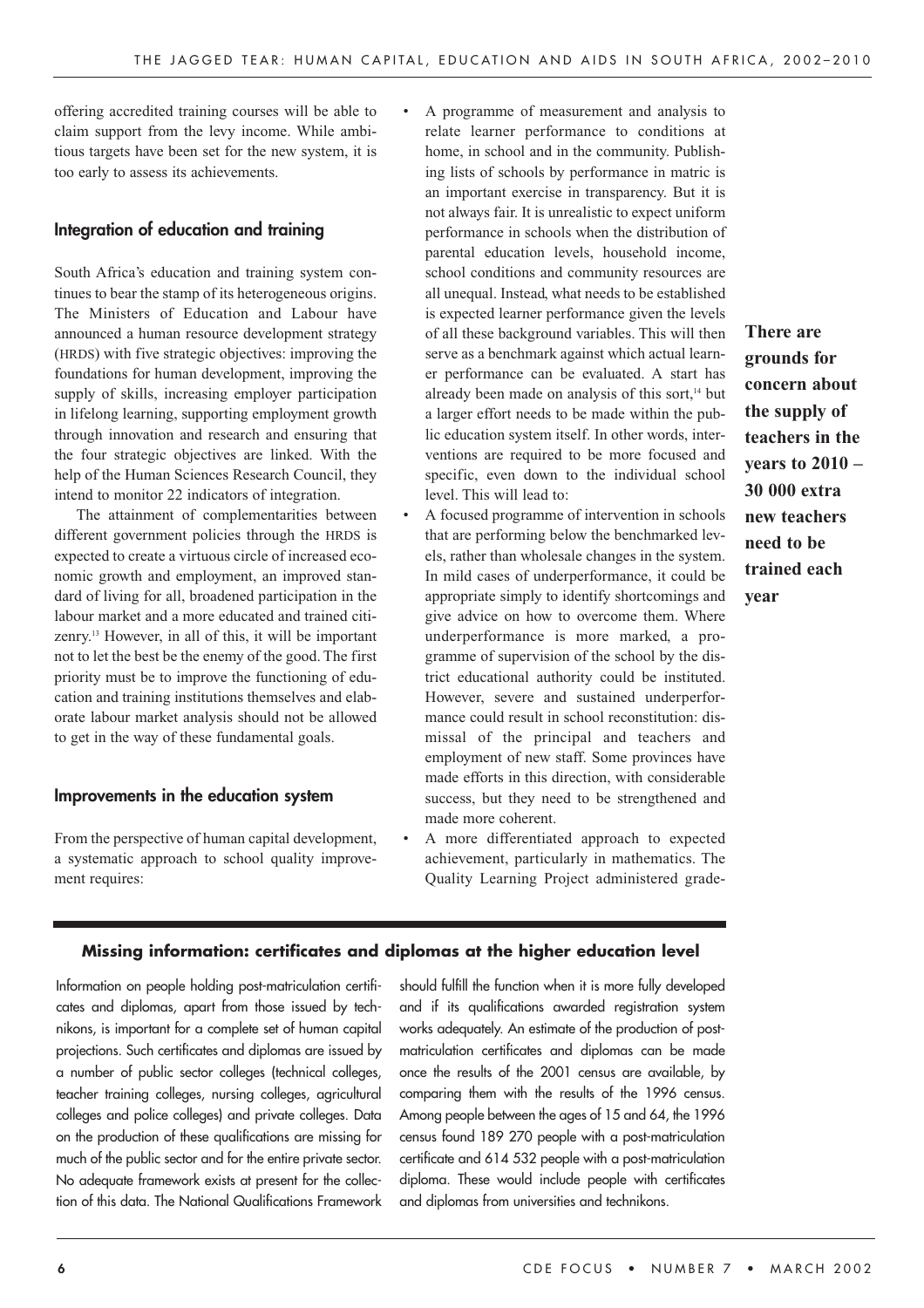appropriate mathematics tests to pupils in Grade 9 and Grade 11 in 102 schools in 2000. This assessment produced an average result of only 8% at both levels. Even at the 95th percentile, the score was only 25%. A great many pupils in secondary schools are sitting through mathematics classes and getting nothing out of them – a situation which is both pointless and demoralising for pupils and teachers. Evidence from South Africa's participation in the Third International Mathematics and Science Study indicates that the problem starts in primary school.<sup>15</sup> More realistic goals need to be specified for most schools while not constraining pupils with capacity for high level mathematics achievement. This could involve designation of schools that specialize in maths or science education and assistance to parents of learners with appropriate aptitudes to enable their children to attend these schools. An outcomesbased approach to the curriculum ought to be able to cater for such differentiation. (A forthcoming CDE report on mathematics and science education will deal with this issue in more detail.)

## **Urgent need for teachers**

There are grounds for grave concern about the supply of teachers in the years to 2010. The hiring freeze associated with redeployment and retrenchment of teachers has had two consequences:

- closure of some teacher training colleges and static or declining throughput in the rest
- discouragement of matriculants from considering teaching as a career.

The adjustments of the late 1990s were a response to very slow growth in pupil enrolments as well as to new and higher pupil: teacher ratio norms in suburban schools. No attention was paid then to AIDS mortality among teachers. However, Crouch has projected teacher demand and supply for the decade to 2010 and concludes that about 30 000 extra new teachers need to be trained **each year** for the next eight years to meet the demand.16 This is a huge figure compared to the present annual output of approximately 20 000 from teacher training colleges, the main source of supply. The shortfall is particularly acute in subjects such as maths and science.

In order to attract and retain well-qualified and experienced teachers, adjustments to their remuneration and/or benefits will be necessary. Crouch has shown that the less well-qualified and inexperienced teachers in South Africa are more than adequately compensated relative to similar workers in South Africa **and** to teachers in developing countries as a whole. But well-qualified, well-educated teachers and teachers in specific subjects must be drawn into or retained in the system by special measures, for the foreseeable future.

The Department of Education has yet to appreciate fully the need for expanding teacher training, let alone communicate the changed circumstances described above to young people considering teaching as a career. It is crucial that teacher training be expanded substantially and quickly. Failure to do so will undermine the assumptions of improved performance at the school level, with knock-on effects for higher education. It is also crucial that South Africa import qualified teachers in the interim, for example from India.

#### **Conclusions**

Projections of the sort given here are not predictions. They should not be regarded as Nostradamuslike efforts to foresee the unforeseeable. Rather, projections reflect the ways in which historical patterns and expected trends will work out, given the data available at the time the projections are made. When the real experience begins to depart significantly from projected values, a projection makes it easier to identify reasons and to modify views about system dynamics.

#### **Missing information: training**

The only information we have at present on the number of people who have received post-school training is a snapshot from the 1999 October Household Survey. This put the number of men between the ages of 15 and 64 who have received training at 1 432 513 and the number of women at 993 181. The male estimate represents 11.7% of all men between 15 and 64, 18.4% of employed men and 14.1% of unemployed men who have worked before. The female estimate represents 7.5% of all women between 15 and 64, 14.4% of employed women and 9.7% of unemployed women who have worked before. The probability of being trained rises with prior level of education and with age, up to age 30-34. In 65% of the cases reported in 1999, the last period of training stretched over more than six months. Over 20% of managers, professionals, semi-professionals and technicians, clerks, sales people and skilled service workers and artisans reported having been trained.<sup>12</sup>

**A great many pupils in secondary schools are sitting through mathematics classes and getting nothing out of them**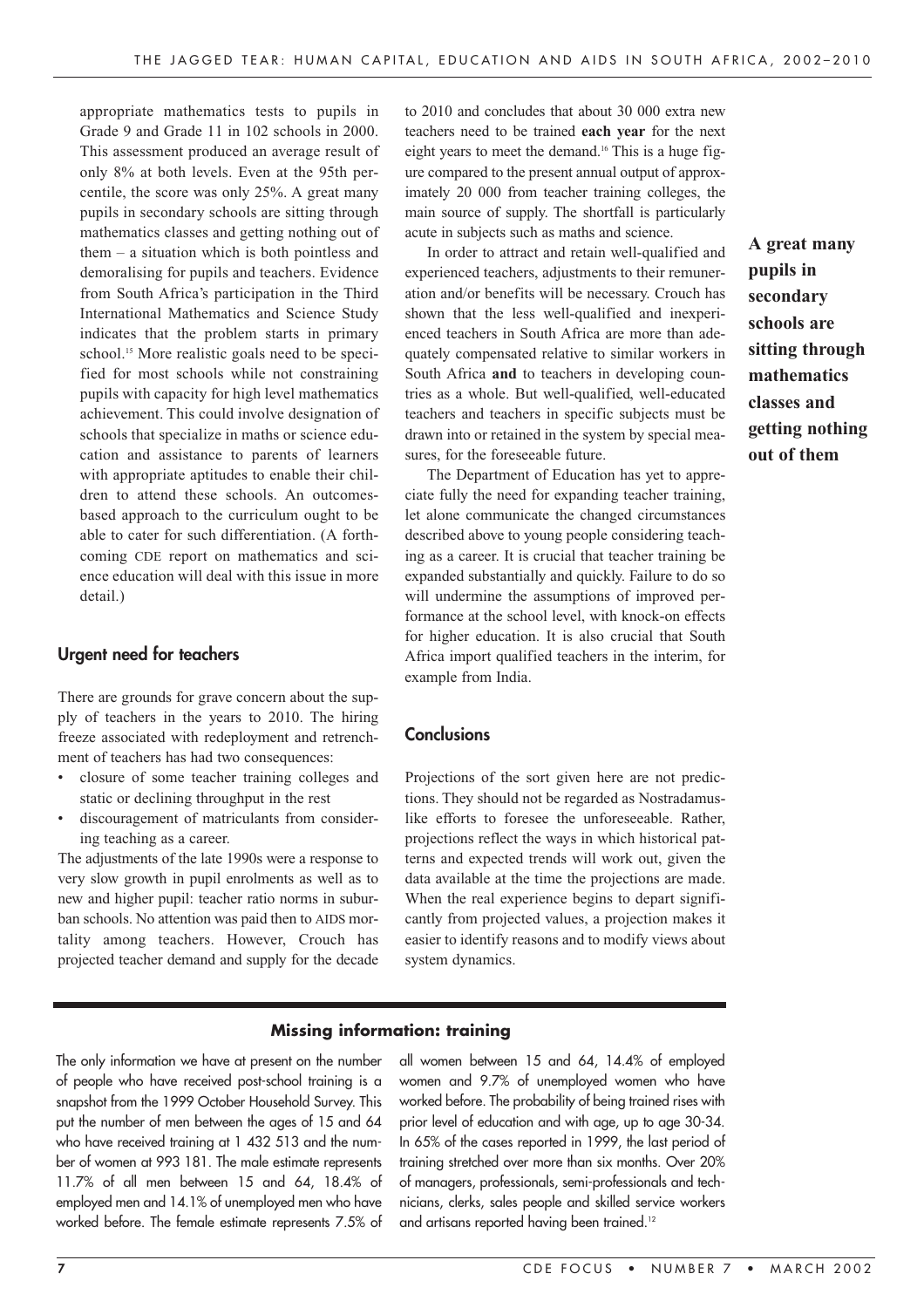For ease of exposition, the results of only one middle-of-the-road projection have been cited here. However, the key advantage of model building is that it enables researchers and policy makers to explore any number of 'what-if' scenarios in order to get a feel for the ways in which changes in the relevant variables could affect outcomes.

The key insight from our modeling is that the education and training system must follow the country's demography in making a transition from quantity to quality. Rapid growth in the numbers of pupils and students in the education system during most of the twentieth century made quality improvements very difficult. This position has now changed and resources for education can be applied more readily to improvements in quality. It is vital that this shift takes place.

Ironically, children and young people are actually becoming a relatively scarcer resource in South Africa and opportunities to build up high levels of human capital in them need to be taken, in their own interests and the interests of national economic growth. Moreover, in addition to gains from the

application of greater resources per learner there are plenty of opportunities for improvements in efficiency in schools and higher education institutions at any given level of resourcing.

But there are significant risk factors in the scenario. The principal risks to South Africa's human capital stock in the period 2002 to 2010 are:

- HIV/AIDS morbidity and mortality, in terms of the specific patterns described above
- high levels of emigration, made worse by failure to attract highly skilled and qualified people from other countries
- shortages of teachers, as a result of negative images of the profession, AIDS and a lack of incentives to specific groups of teachers
- failure to raise average levels of achievement in schools and higher education institutions.

All these risk factors will need sustained attention at various levels of government, as well as from parents, the private sector and NGOs. The forthcoming Report from CDE on maths and science education will develop specific ideas about the kind of interventions required in those fields.

**The first priority must be to improve the functioning of education and training institutions**

## **Projection method**

#### **The projections in this document are built up as follows:**

- A background demographic projection is made. This projection is a slightly modified version of the Actuarial Society's model. (The modifications relate to fertility and migration assumptions. The model's basis for projecting mortality – including the effects of AIDS – is left as it is.)
- A school enrolment model starts from historical enrolments and applies projections of promotion and repetition rates by grade. New entrants into Grade 1 come from the demographic projection. The school enrolment model yields total enrolments by grade.
- From the number of Grade 12 enrolments, projections are made of full-time Senior Certificate candidates who will complete the examination. Projections of pass rates and the proportion of passes that will be at the endorsement level are made.
- The number of endorsement passes determines the pool available for entrance into universities. A projection is made of the university entrance rate. First-time students are then added to the pool of university students, taken initially from historical data. Qualification rates and dropout rates are applied to the non-first time and all stu-

dents respectively. The remaining pool of students is carried forward to the next year

- The same procedures are applied to technikon students, except that the available pool for entrance is non-endorsement Senior Certificate passes.
- Finally, an age profile by race and gender of university graduates was obtained from the 1996 Census. Between one year and the next, the pool diminishes because of mortality and emigration and grows because of the addition of first-degree graduates.

#### **Key assumptions**

|                                         | 2001         | 2010         |
|-----------------------------------------|--------------|--------------|
| Population size                         | 43.3 million | 44.5 million |
| Senior Certificate candidates as a      |              |              |
| proportion of Grade 12 enrolments       | 75.1%        | 80.5%        |
| Senior Certificate pass rate            | 61.7%        | 65.0%        |
| Proportion of SC passes at              |              |              |
| Endorsement level                       | 32.1%        | 33.8%        |
| University entrants as a proportion of  |              |              |
| the previous year's endorsements        | 78.0%        | 78.0%        |
| Technikon entrants as a proportion of   |              |              |
| the previous year's non-endorsement SC  | 26.5%        | 26.5%        |
| passes Universities:                    |              |              |
| First degrees/non-first time enrolments | 19.2%        | 20.1%        |
| Honours degrees/Honours enrolments      | 42.0%        | 42.0%        |
| Master's degrees/Master's enrolments    | 17.9%        | 19.7%        |
| Technikons:                             |              |              |
| Diplomas/non-first time diplomates      | 14.0%        | 14.9%        |